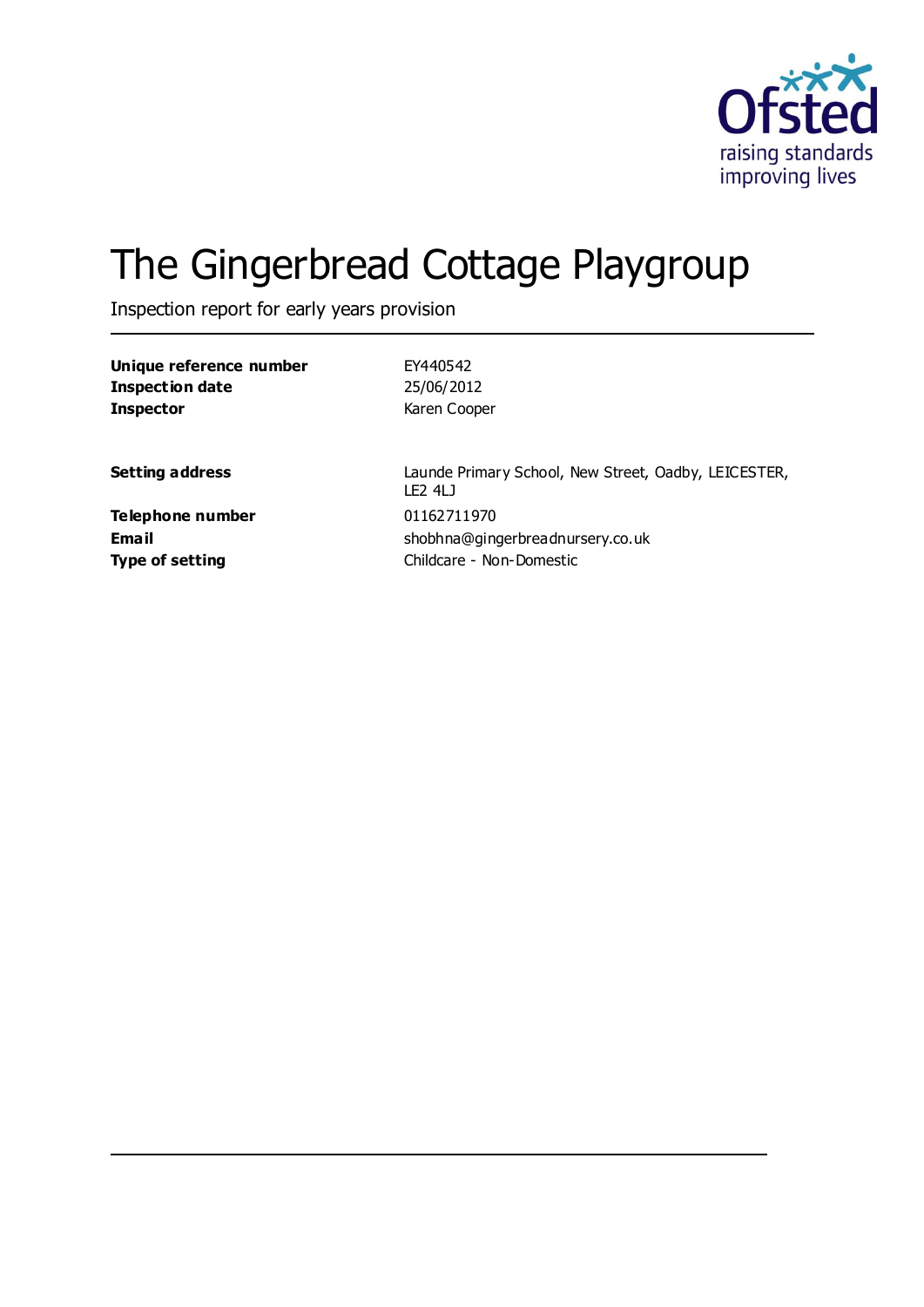The Office for Standards in Education, Children's Services and Skills (Ofsted) regulates and inspects to achieve excellence in the care of children and young people, and in education and skills for learners of all ages. It regulates and inspects childcare and children's social care, and inspects the Children and Family Court Advisory Support Service (Cafcass), schools, colleges, initial teacher training, work-based learning and skills training, adult and community learning, and education and training in prisons and other secure establishments. It assesses council children's services, and inspects services for looked after children, safeguarding and child protection.

If you would like a copy of this document in a different format, such as large print or Braille, please telephone 0300 123 1231, or email enquiries@ofsted.gov.uk.

You may copy all or parts of this document for non-commercial educational purposes, as long as you give details of the source and date of publication and do not alter the information in any way.

T: 0300 123 1231 Textphone: 0161 618 8524 E: enquiries@ofsted.gov.uk W: [www.ofsted.gov.uk](http://www.ofsted.gov.uk/)

© Crown copyright 2012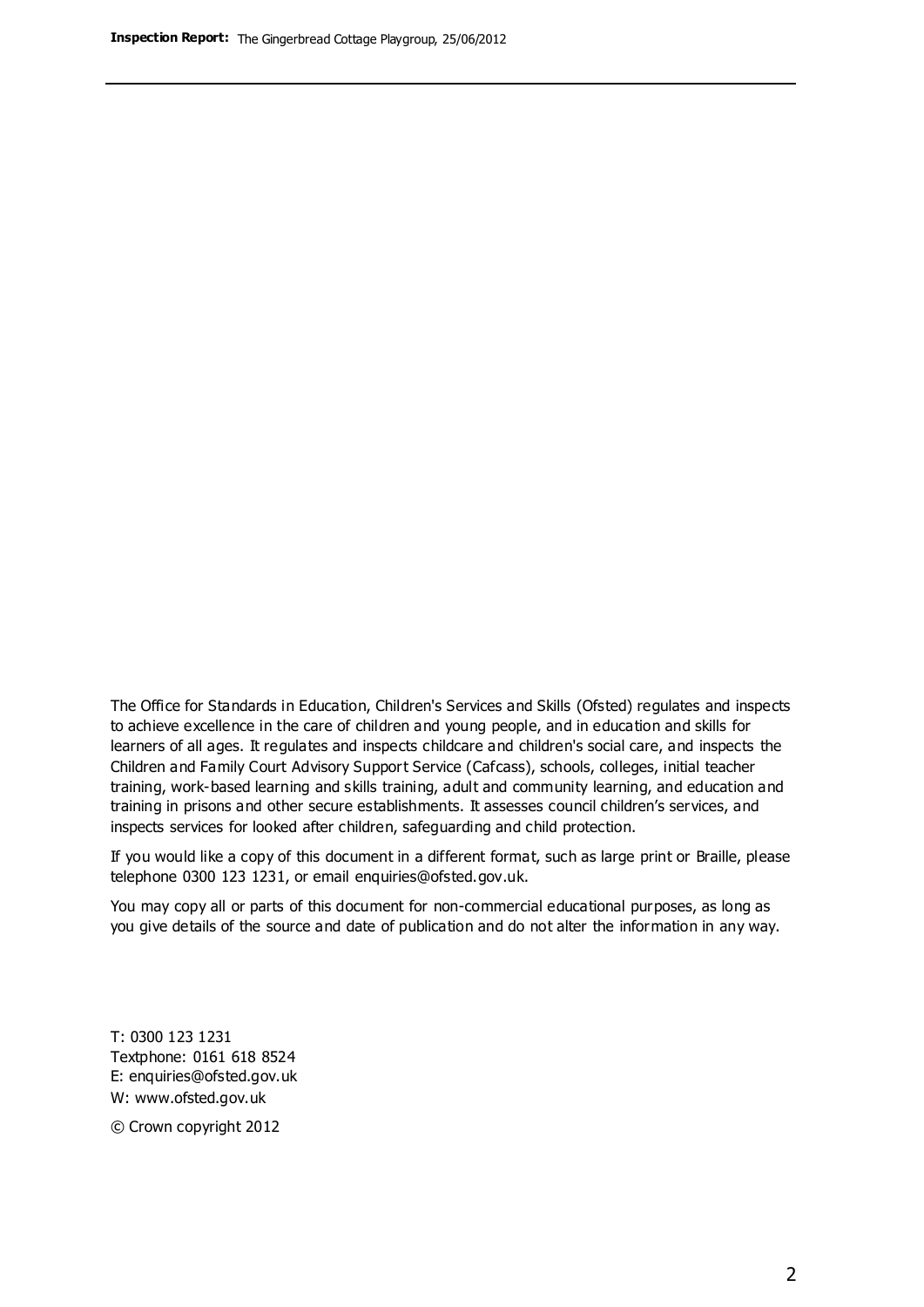### **Introduction**

This inspection was carried out by Ofsted under Sections 49 and 50 of the Childcare Act 2006 on the quality and standards of the registered early years provision. 'Early years provision' refers to provision regulated by Ofsted for children from birth to 31 August following their fifth birthday (the early years age group). The registered person must ensure that this provision complies with the statutory framework for children's learning, development and welfare, known as the *Early* Years Foundation Stage.

The provider must provide a copy of this report to all parents with children at the setting where reasonably practicable. The provider must provide a copy of the report to any other person who asks for one, but may charge a fee for this service (The Childcare (Inspection) Regulations 2008 regulations 9 and 10).

The setting also makes provision for children older than the early years age group which is registered on the voluntary and/or compulsory part(s) of the Childcare Register. This report does not include an evaluation of that provision, but a comment about compliance with the requirements of the Childcare Register is included in Annex B.

Please see our website for more information about each childcare provider. We publish inspection reports, conditions of registration and details of complaints we receive where we or the provider take action to meet the requirements of registration.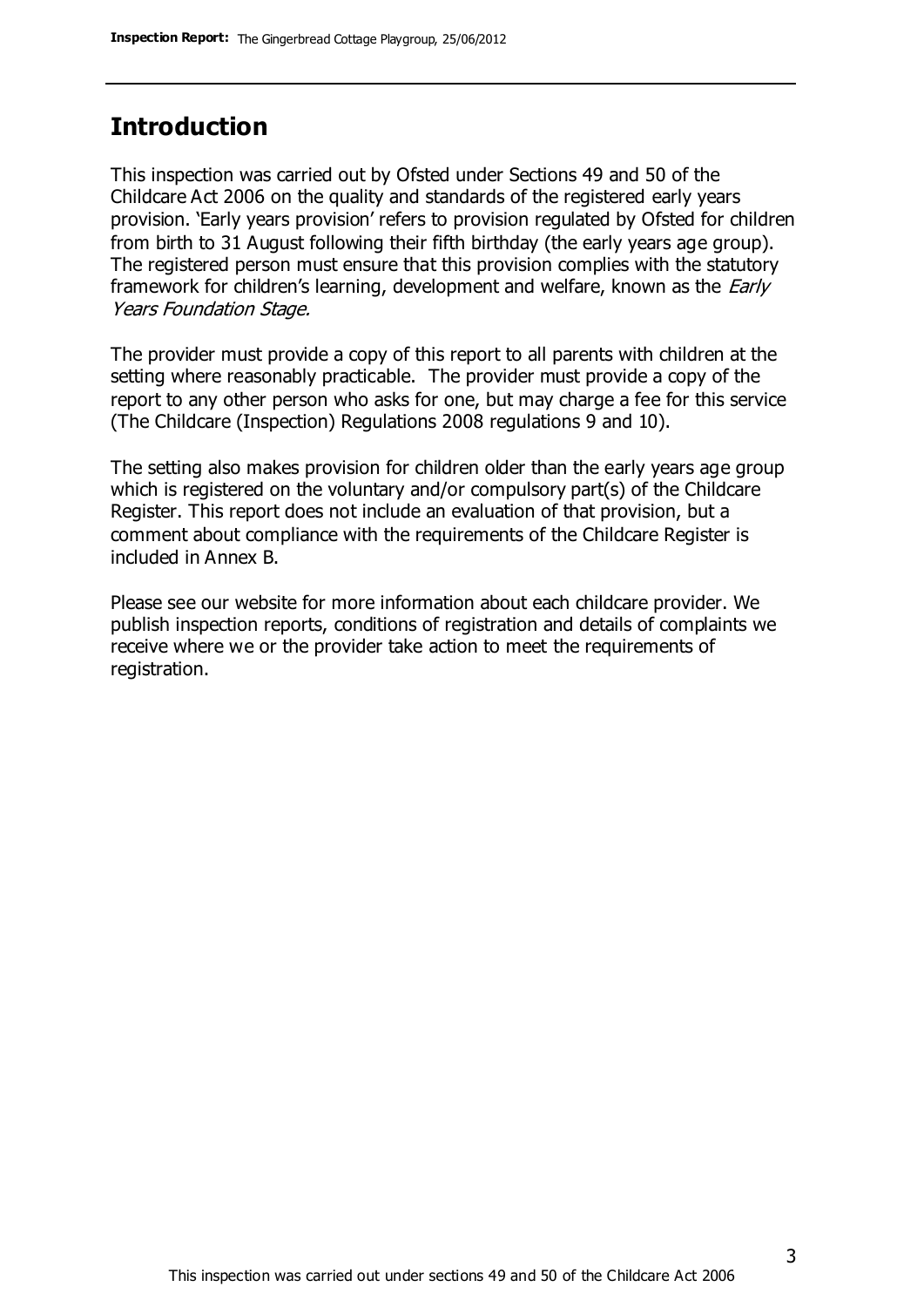### **Description of the setting**

The Gingerbread Cottage Playgroup is a registered charity and is committee led. It was registered in 1993 and re-registered in 2012. It is one of two settings run by the provider and operates from a mobile classroom in the grounds of Launde Primary School in Oadby, Leicestershire. Children have access to a secure enclosed outdoor play area.

A maximum of 38 children aged under eight years may attend the setting at any one time and of these, not more than 12 may be under three years of age. The setting currently takes children from two to five years of age. The setting is open Monday to Friday from 8.10am to 12pm and from 1pm to 4.30pm term time only. Children attend for a variety of sessions. The setting serves children from the local and surrounding area.

There are currently 87 children on roll, all of whom are within the early years age group. The majority of children are in receipt of funding for early education. The setting supports children who speak English as an additional language. The setting is registered by Ofsted on the Early Years Register and the compulsory part of the Childcare Register.

There are seven members of staff, including the manager, who work directly with the children. Of these, one holds a degree in Early Childhood Studies, one holds a Higher National Diploma in Early Childhood Studies, four hold a qualification at level 3 in early years, and one is currently working towards qualification at level 2 in early years. The setting is a member of the Pre-School Learning Alliance and receives support from the local authority.

### **The overall effectiveness of the early years provision**

Overall the quality of the provision is good.

Children are happy and settled and demonstrate a strong sense of belonging within the security of this welcoming setting. They have access to an excellent variety of quality toys and resources which are exceptionally well organised to support their good progress in learning and development. The setting is well maintained and most hazards have been identified to ensure children's safety is protected. Children are valued and their individuality respected. Excellent partnerships have been established with parents and positive links with other early years professionals ensure children's individual needs are met well. Policies and procedures are regularly reviewed and generally well organised. Staff demonstrate a strong capacity for continuous improvement.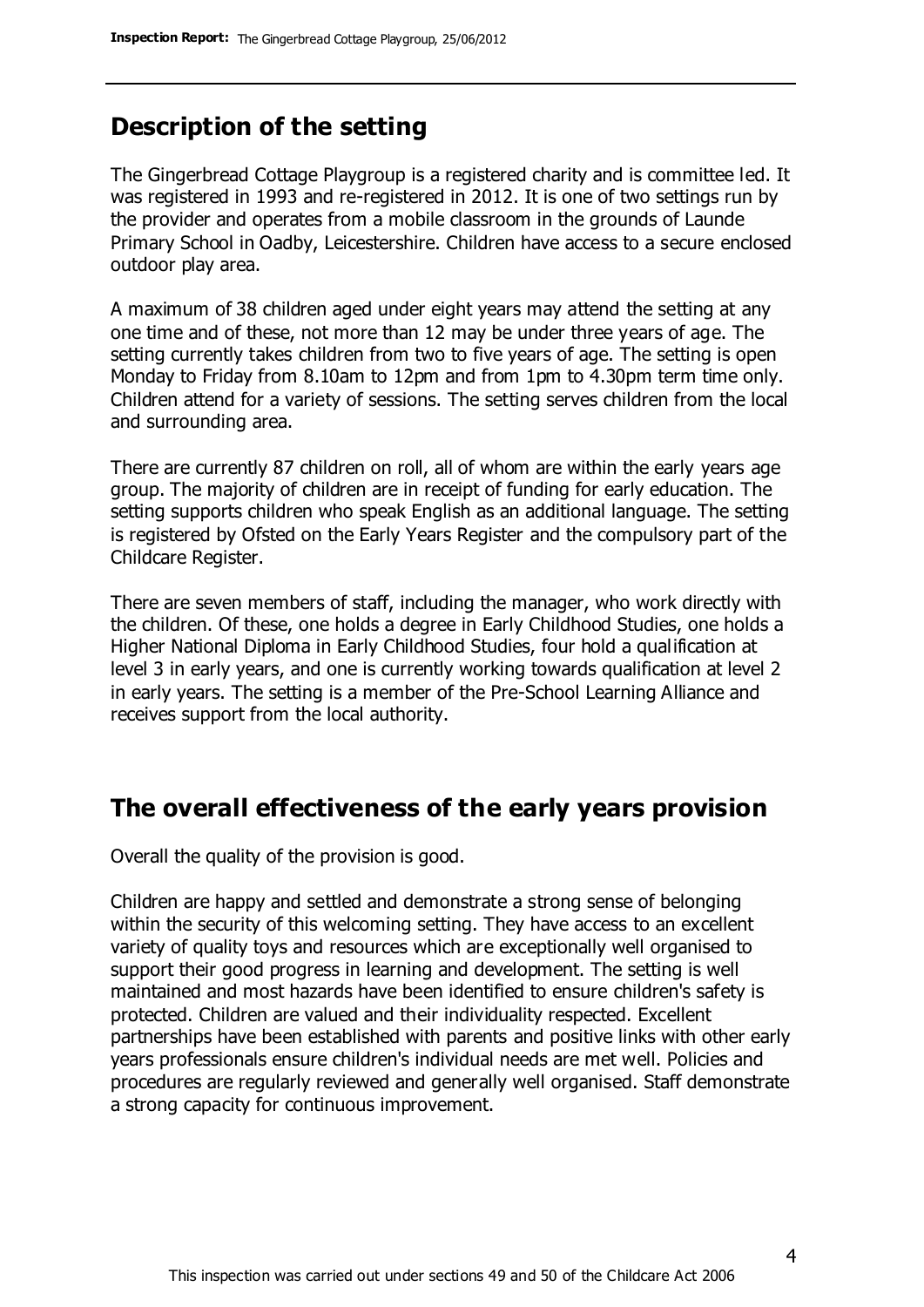# **What steps need to be taken to improve provision further?**

To further improve the early years provision the registered person should:

- review the risk assessment record to include anything with which a child may come into contact; this specifically refers to the kitchen area
- ensure staff are fully aware of the need to maintain confidentiality; this specifically refers to the displaying children's personal details.

# **The effectiveness of leadership and management of the early years provision**

Children are effectively safeguarded because staff are fully aware of their role and responsibility to protect children in their care. Staff have either attended safeguard training or information has been cascaded from the management team to ensure their knowledge is up-to-date. Robust vetting procedures ensure staff working with the children are suitable to so. Staff are well deployed resulting in a good standards of care. Children are organised effectively into small groups with their key workers. This promotes consistency of care and enables the staff to get to know individual children well. The setting is exceptionally well organised which appeals to children. It provides a wealth of toys, resources and learning opportunities which are easily accessible and stimulating. This enables children to extend their play and develop their independence. Staff have a good awareness of security and they regularly undertake visual and written risk assessments to identify most hazards within the setting. However, the risk assessment does not cover all appliances within the kitchen area to ensure children's safety is fully protected.

Staff are committed to raising outcomes for children and they are dedicated towards improving their own professional development. They work well together and regularly attend further training and workshops to update their skills and knowledge. They effectively use the self-evaluation process to identify where changes are required. Staff are responsive to suggestions from parents and the committee, and information gained in staff meetings also feeds into the process. Documentation is generally well organised and policies and procedures are regularly reviewed. However, procedures for sharing some of the children's personal details, are not entirely effective in ensuring confidentiality is fully maintained. Children who speak English as an additional language are totally supported in this inclusive setting. Staff foster good links with children's own culture and language involving parents. They go to a great deal of effort to ensure that the individual needs of all the children in their care are met. This sometimes involves learning familiar words in other languages.

Outstanding partnerships are in place with parents and carers, with many opportunities for shared discussions regarding their child's progress. Parents speak highly of the levels of care their children receive. It is evident from discussions with parents that they appreciate and value the staff and the care and learning they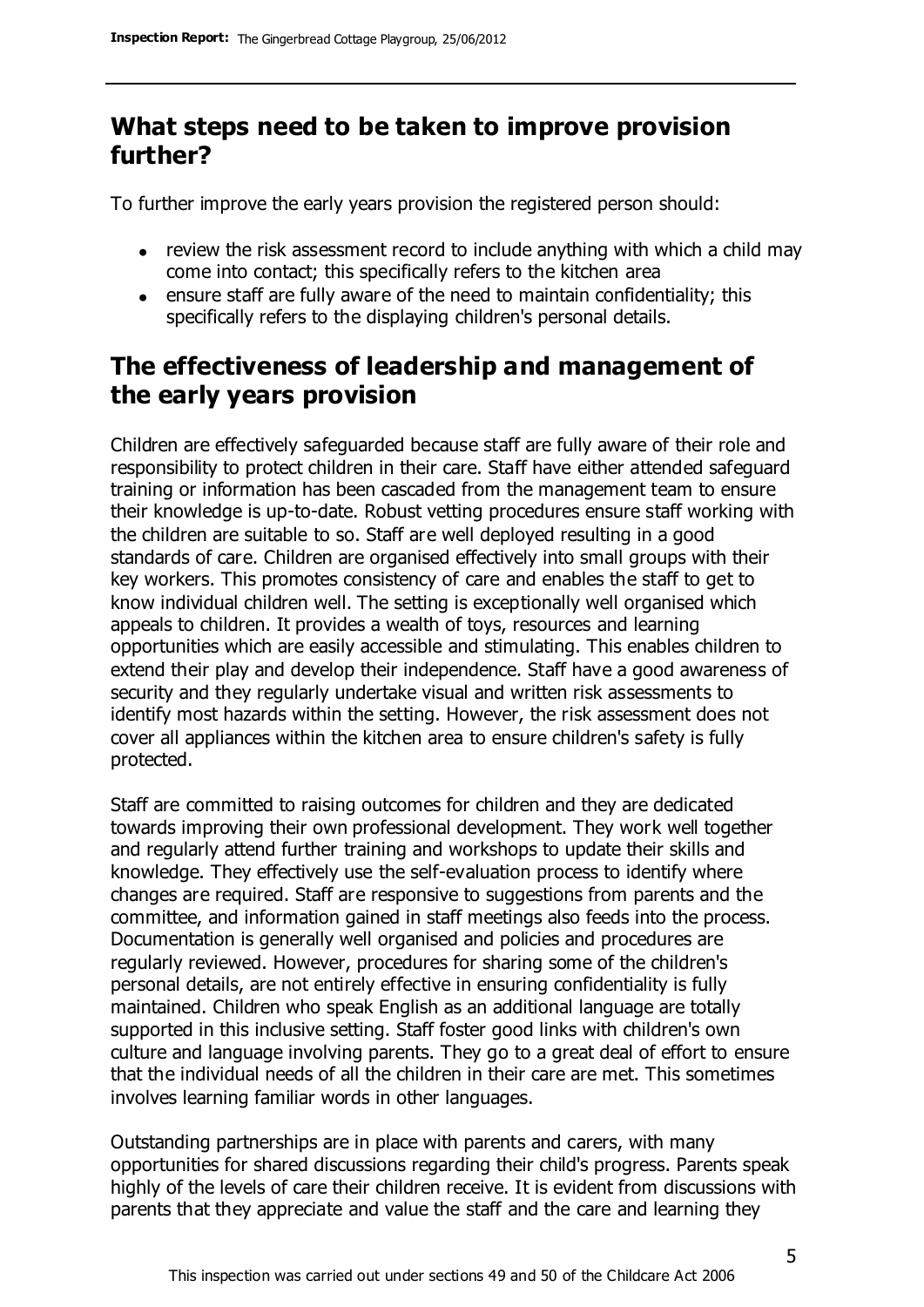provide. For example, several parents state that, 'staff are very caring and friendly and the setting is fantastic'. The children's learning journals are used as a joint process between the setting and home to ensure that parents are fully included and informed of their child's progress and development. Other information is shared informally through newsletters, formal meetings, mother and father weeks and details posted on the notice board. Excellent induction procedures for new arrivals include the opportunity for parents to stay and play for a time to help their children settle. Staff are fully aware of the value of working with other professionals. They have established good links with the local and surrounding schools that some of the children also attend. This helps provide consistency of care and learning for all children.

### **The quality and standards of the early years provision and outcomes for children**

Children are happy and settled and have formed good relationships with each other and staff. Behaviour is very good in the setting. Children are well mannered, share and willingly take turns. Staff praise and encourage children frequently; this ensures they develop confidence and self-esteem. Staff are calm, consistent, and respectful and children follow their example. As a consequence, children are happy and settled. Children enjoy themselves and are helped to achieve because staff are focussed on the development and achievement of all children. They plan a good variety of activities to cover the six areas of learning and clearly demonstrate that they know the children well. They have robust arrangements to monitor and evaluate children's progress and they act on the findings in order to maximize learning opportunities. Photographs and samples of children's work are attractively presented in individual learning journals and throughout the setting. This helps provide children with a sense of belonging.

Children are engrossed in activities which they choose. For example, they have great fun exploring household and natural materials, such as wood, drain pipes, logs, crates and empty boxes. They confidently use saws to cut up wood and know how to handle tools, such as a hammer, screw driver, snipes and pliers. They talk about volume, consistency, colour and texture when playing with sand and water. They love to join in with craft activities. For example,they make good use of recycled plastic bottles to create musical instruments by filling them with dried rice, sand and pasta. Children's mark-making skills are fostered with a range of materials available on a daily basis. They enjoy looking at books and concentrate well when listening to familiar stories. Books are attractively displayed within the setting to entice children to use them. Homemade books encourage older children to discuss and think about imminent life changing experiences, such as, going to school. Children's simple problem- solving skills are encouraged through everyday activities. For example, they compare and sort as they use jigsaw puzzles and build with small and large construction toys. Children have good opportunities to develop their understanding of technology. They use touch screen technology and a variety of electronic and programmable resources and work exceptionally well independently and with their peers, showing excellent negotiation and cooperation skills. These opportunities help children develop important skills for the future.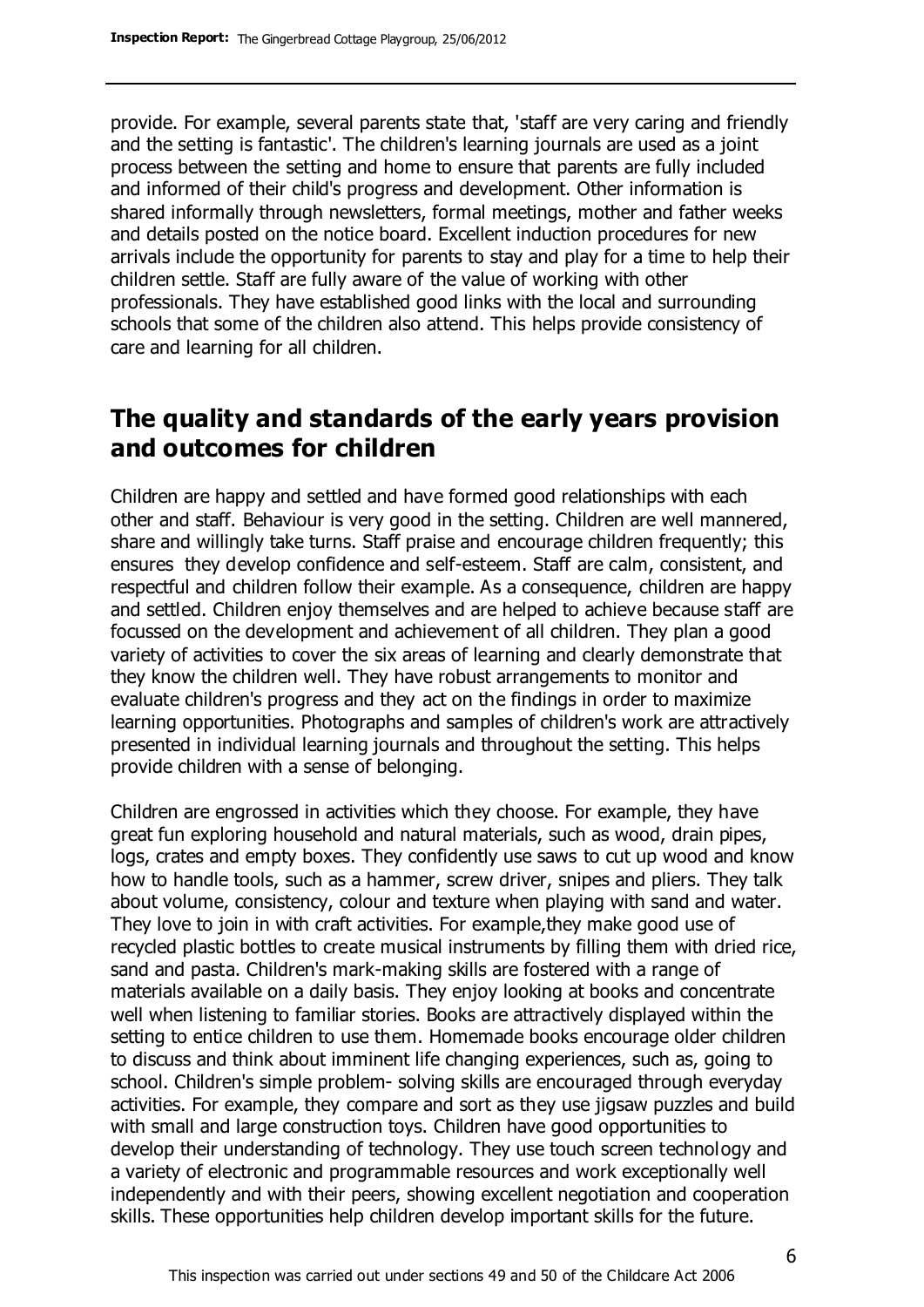Children enjoy being active and have free flow access to the well-equipped and securely enclosed outdoor area. They use a wide range of equipment with gusto and have good control over their bodies. Children enjoy joining in with role play and love to take their imagination outside to the play area where they use large empty boxes as space rockets. They are developing a good understanding of the world they live in through their play and have planted seeds and observed them as they grow. An excellent range of activities, celebrations and festivals are planned to enhance children's awareness of the wider world. For example, children regularly participate in fundraising events and have access to a broad range of resources and play opportunities which positively reflect diversity and acknowledge cultural differences.

Children learn about keeping themselves safe through the discussions and activities provided. They regularly join in fire evacuation practises to ensure that they know what to do in an emergency. They are encouraged to follow good hygiene routines and know when to wash their hands. Children are actively learning about the benefits of a healthy lifestyle through effective discussions and daily routines. Children enjoy a wide range of healthy, nutritious snacks and they are encouraged to learn about a healthy diet. Fresh drinking water is readily available. Snack times are relaxed, social occasions when children sit together around the table to enjoy their food and each other's company.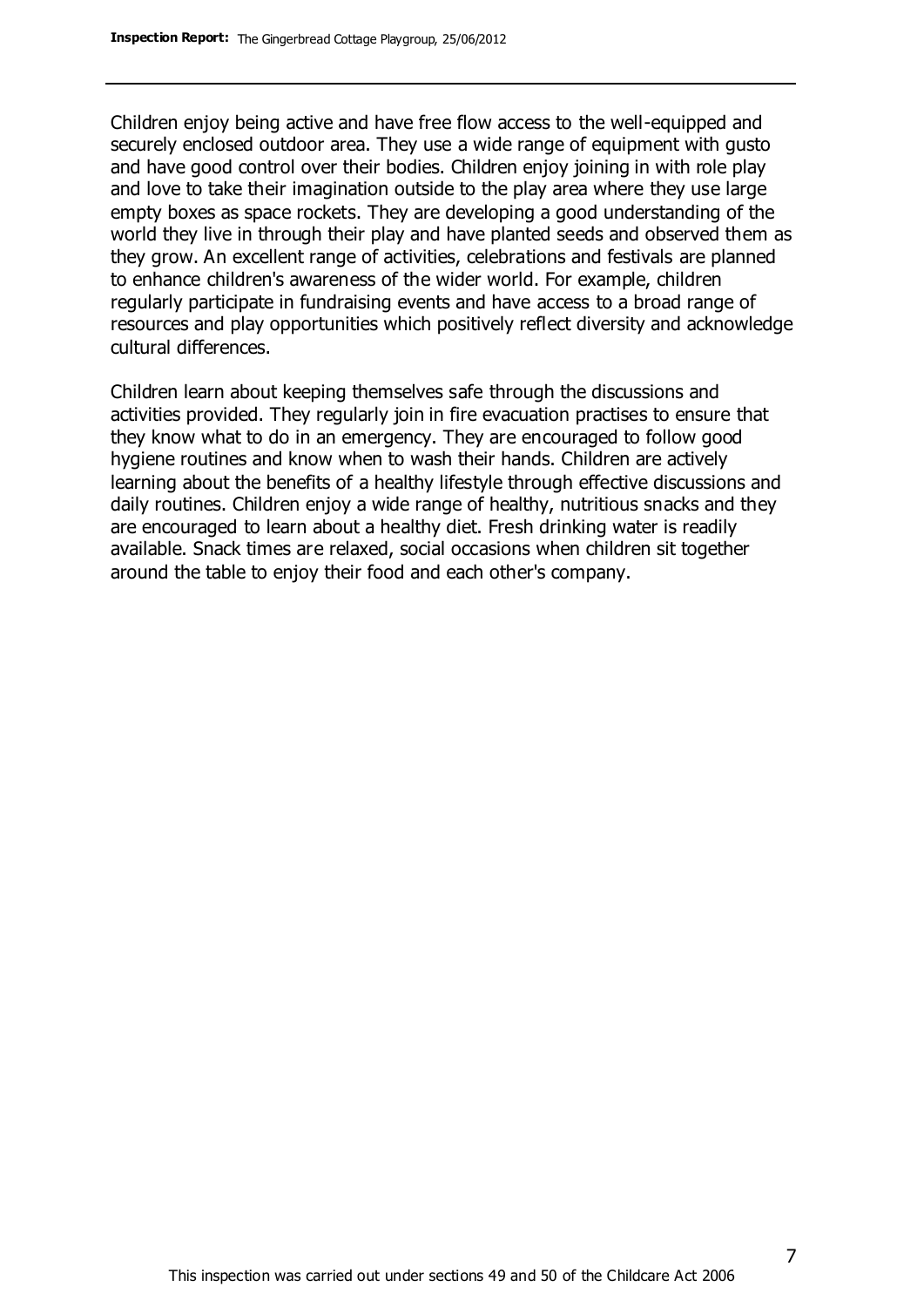# **Annex A: record of inspection judgements**

#### **The key inspection judgements and what they mean**

Grade 1 is Outstanding: this aspect of the provision is of exceptionally high quality Grade 2 is Good: this aspect of the provision is strong Grade 3 is Satisfactory: this aspect of the provision is sound Grade 4 is Inadequate: this aspect of the provision is not good enough

### **The overall effectiveness of the early years provision**

| How well does the setting meet the needs of the<br>children in the Early Years Foundation Stage? |  |
|--------------------------------------------------------------------------------------------------|--|
| The capacity of the provision to maintain continuous                                             |  |
| improvement                                                                                      |  |

#### **The effectiveness of leadership and management of the early years provision**

| The effectiveness of leadership and management of the             |               |
|-------------------------------------------------------------------|---------------|
| <b>Early Years Foundation Stage</b>                               |               |
| The effectiveness of leadership and management in embedding       |               |
| ambition and driving improvement                                  |               |
| The effectiveness with which the setting deploys resources        |               |
| The effectiveness with which the setting promotes equality and    |               |
| diversity                                                         |               |
| The effectiveness of safeguarding                                 | $\mathcal{P}$ |
| The effectiveness of the setting's self-evaluation, including the |               |
| steps taken to promote improvement                                |               |
| The effectiveness of partnerships                                 |               |
| The effectiveness of the setting's engagement with parents and    |               |
| carers                                                            |               |

### **The quality of the provision in the Early Years Foundation Stage**

The quality of the provision in the Early Years Foundation Stage  $\vert$  2

### **Outcomes for children in the Early Years Foundation Stage**

| <b>Outcomes for children in the Early Years Foundation</b>    |  |
|---------------------------------------------------------------|--|
| <b>Stage</b>                                                  |  |
| The extent to which children achieve and enjoy their learning |  |
| The extent to which children feel safe                        |  |
| The extent to which children adopt healthy lifestyles         |  |
| The extent to which children make a positive contribution     |  |
| The extent to which children develop skills for the future    |  |

Any complaints about the inspection or report should be made following the procedures set out in the guidance available from Ofsted's website: www.ofsted.gov.uk